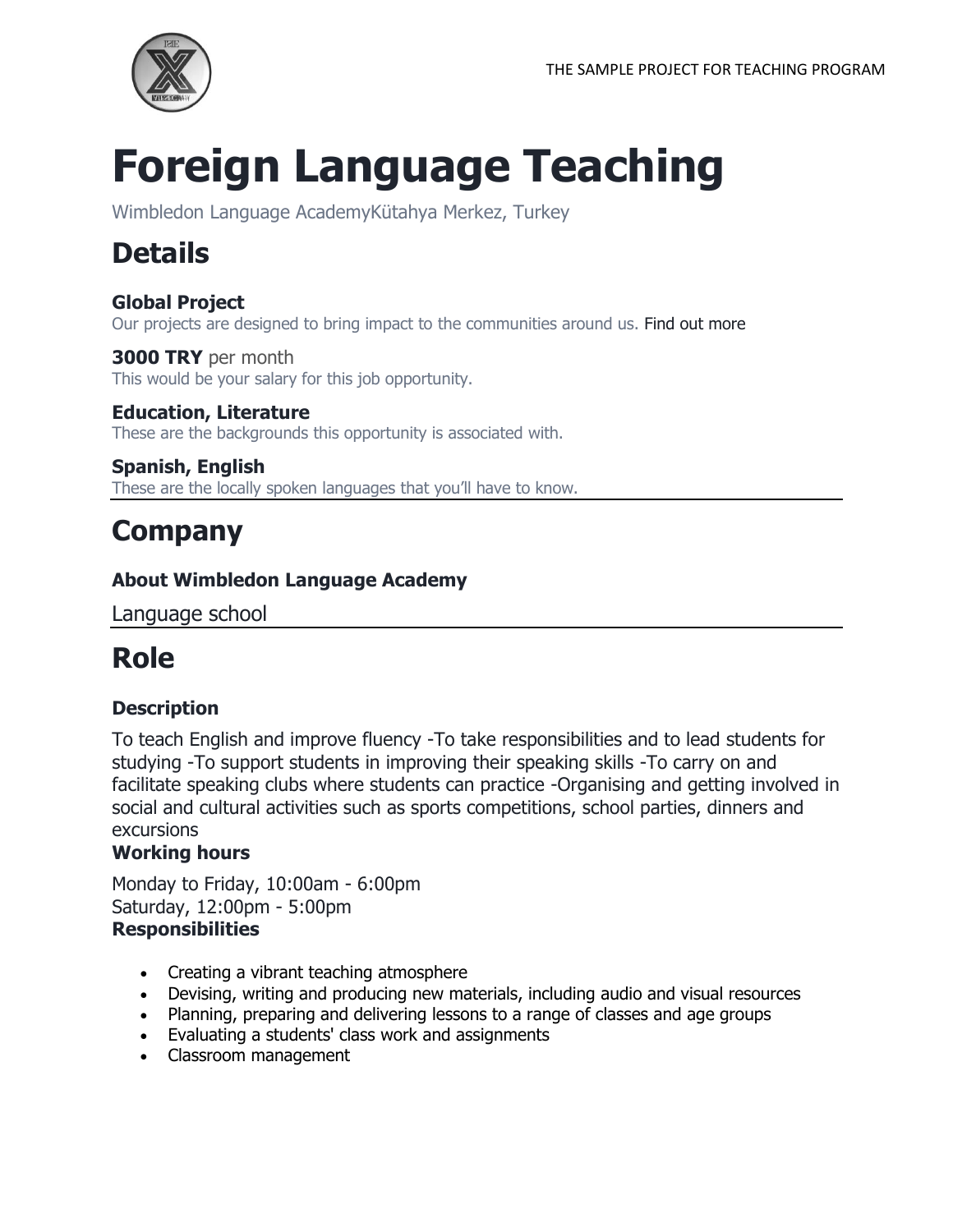



**Backgrounds** Education (Required) Literature (Required)

#### **Skills**

Language Teaching (Required) Leadership (Required)

#### **Languages**

Spanish (Required) English (Required)

**Nationality** All Nationalities

**Minimum study level** Bachelor (Required)

### **Process**

The steps involved in being recruited for this job.

1

Approved by Host Entity

2

Interview by Company

3

Accepted by Host Entity

### **Logistics**

What you'll be provided with for the duration of your stay.

#### **Accommodation**

A place to stay will be provided but not paid for. You will have to cover the cost.

**Computer** 

**Transportation** 

Food